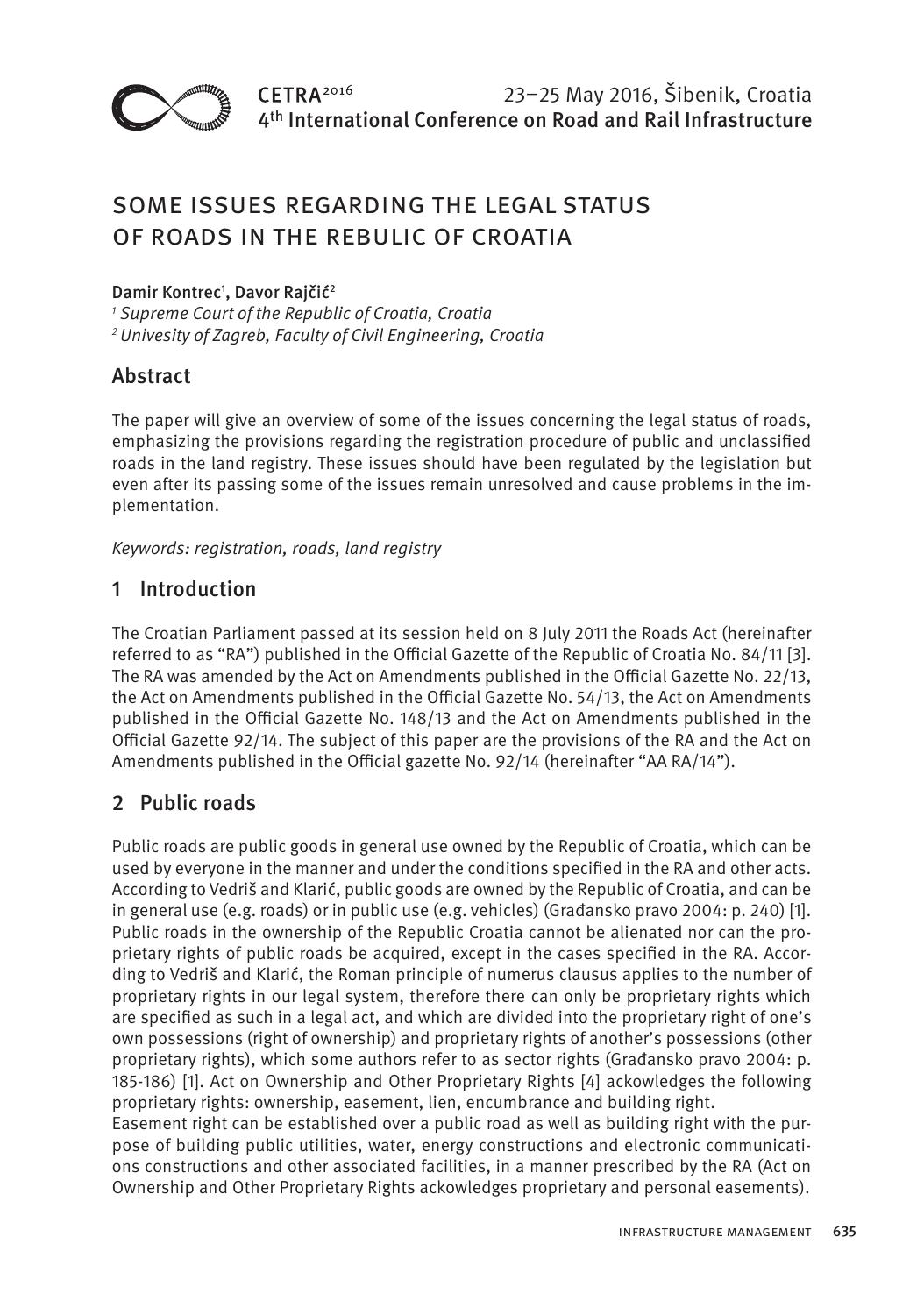A public road becomes a public good in general use upon the legal validity of the use permit, i.e. upon issuing of another act on the basis of which the use of the construction is permitted with respect to the special regulation.

Public road is registered in the land registry books on the basis of a valid use permit as a public good in general use and as an inalienable property of the Republic of Croatia, with the registration of Croatian Motorways Ltd. (Hrvatske ceste d.o.o.) as a legal entity authorised to manage motorways, of Croatian Motorways Ltd. as a legal entity authorised to manage state roads and of county department for roads as a legal entity authorised to manage county and local roads. Real estates and proprietary rights over those estates, as well as other important real estate information, are registered in the land registry books.

Easement and building rights over a public road as well as concession rights are entered in the land registry as required by the legislation governing the Land Registration Act [5].

#### 2.1 Termination of the public good in general use status of a public road

When the need for using a public road or any of its parts as a public road permanently stops, its status of a public good in general use may be terminated, and the property losing its public good in general use status remains in the ownership of the Republic of Croatia.

Proposal for termination of the public good in general use status of a public road or its part is submitted by a legal entity managing the public road to the competent ministry. The resolution to terminate the public good in general use status of a public road or its part as proposed by the competent ministry is made by the Government of the Republic of Croatia or the body authorised by the Government.

The resolution to terminate the public good in general use status of a public road or its part contains a provision refering to deletion of a public road or its part as a public good in general use from land registry books and it is delivered to the legal entity managing the public road together with the allotment analysis to the competent municipal state attorney's office with the purpose of implementing the resolution in the land registry.

#### 2.2 Classification of public roads

Public roads are, depending on their social, transport and commercial value, classified into one of four categories, Article 6 of the RA.

#### 2.3 Criteria for classification of public roads

Public roads are classified according to the criteria specified in the regulation passed by the Government of the Republic of Croatia, Article 7 of the RA.

The resolution to classify public roads, which specifies motorways, state roads, county roads and local roads and their marking, is made by the competent minister and it is published in the Official Gazette of the Republic of Croatia.

Public road which is no longer classified as such, as a rule, becomes an unclassified road. On the other hand, by classifying an unclassified road as a public road, an unclassified road becomes a public road.

Both described methods of status change require no payment of fees to the former owner, and the existing registry information in cadastre and land registry books will be replaced by new relevant decisions regarding the change of their status. Cadastre is the register of land and objects on and under that land, containing the necessary land plot information.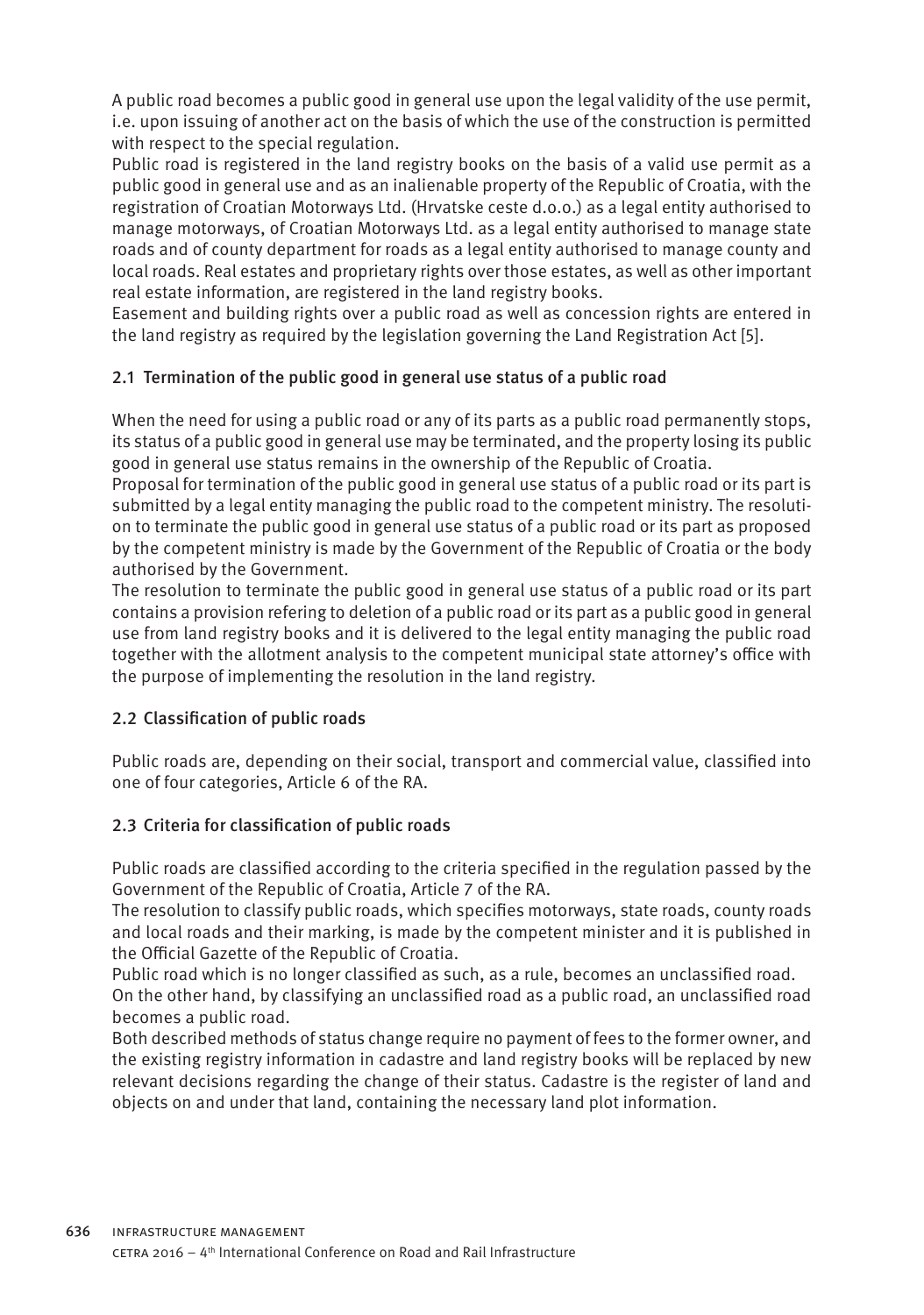#### 2.4 Registration of public roads in the land registry

Public roads which were built before the date of the RA's entry into force, for which the survey of the current state was conducted and which are recorded in the cadastre, should have been registered in the land registry as a public good in general use, as an inalienable property of the Republic of Croatia, with the registration of the legal entity managing the public road, regardless of the existing registration in the land registry books. Transitional and final provisions, Articles 123-130 of the RA. Registration was conducted ex officio by the land-registry courts based on the decision regarding classification and the application form with the current state analysis.

Public roads built before the date of the RA's entry into force which are not recorded in the cadastre or there is no record of their actual state, are, first of all, recorded in the cadastre based on the resolution regarding classification and geodetic survey analysing the current state, and which the legal entity managing the public road was obliged to obtain. Relevant provisions regarding the registration of public roads which were recorded in the cadastre were applied to the registration procedure in the land registry.

The AA RA/14 (Article 2) made amendments to the resolutions regarding public roads which were not recorded in the cadastre or there was no record of their actual state, so that these public roads, built before the date of the RA's entry into force, would be recorded in the cadastre based on the resolution regarding classification, geodetic survey analysing the current state of the public road and the decision by a competent land-registry court concerning the implementation of application form.

These public roads will be recorded in the land registry as a public good in general use, as an inalienable property of the Republic of Croatia, with the registration of the legal entity managing the public road, regardless of the existing registration in the land registry books.

Properties which were regarded as public roads according to the RA and which were used as public or unclassified roads before 1 January 1997 are a public good in general use and an inalienable property of the Republic of Croatia. Unclassified roads are inalienable property of the local self-government units within whose territory the road is situated.

Furthermore, the RA's transitional provisions regulated the issues regarding the registration of public roads built after the date of its entry into force, so that its implentation is achieved in accordance with general provisions which regulate the registration of ownership rights.

Proposal for the registration of ownership rights of the roads at issue is made to the competent land-registry court by the competent state attorney's office.

The competent land-registry court issues a decision regarding the registration process, which is in accordance with the procedure specified by the act regulating the land registry.

# 3 Unclassified roads

Article 98 of the RA stipulates that unclassified roads are those which are used for motor traffic and which can be freely used by anyone in a manner and under conditions specified by the RA and other regulations, and which are not classified as public roads within the meaning of the RA. The RA particularly sets apart:

• roads in city areas with population over 35,000 and city areas which are county seats, which were classified as public roads by the decision concerning the classification of public roads into state roads, county roads and local roads (Official Gazette No. 54/08, 122/08, 13/09, 104/09 and 17/10). The competent minister specifies these roads by the decision published in the Official Gazette of the Republic of Croatia.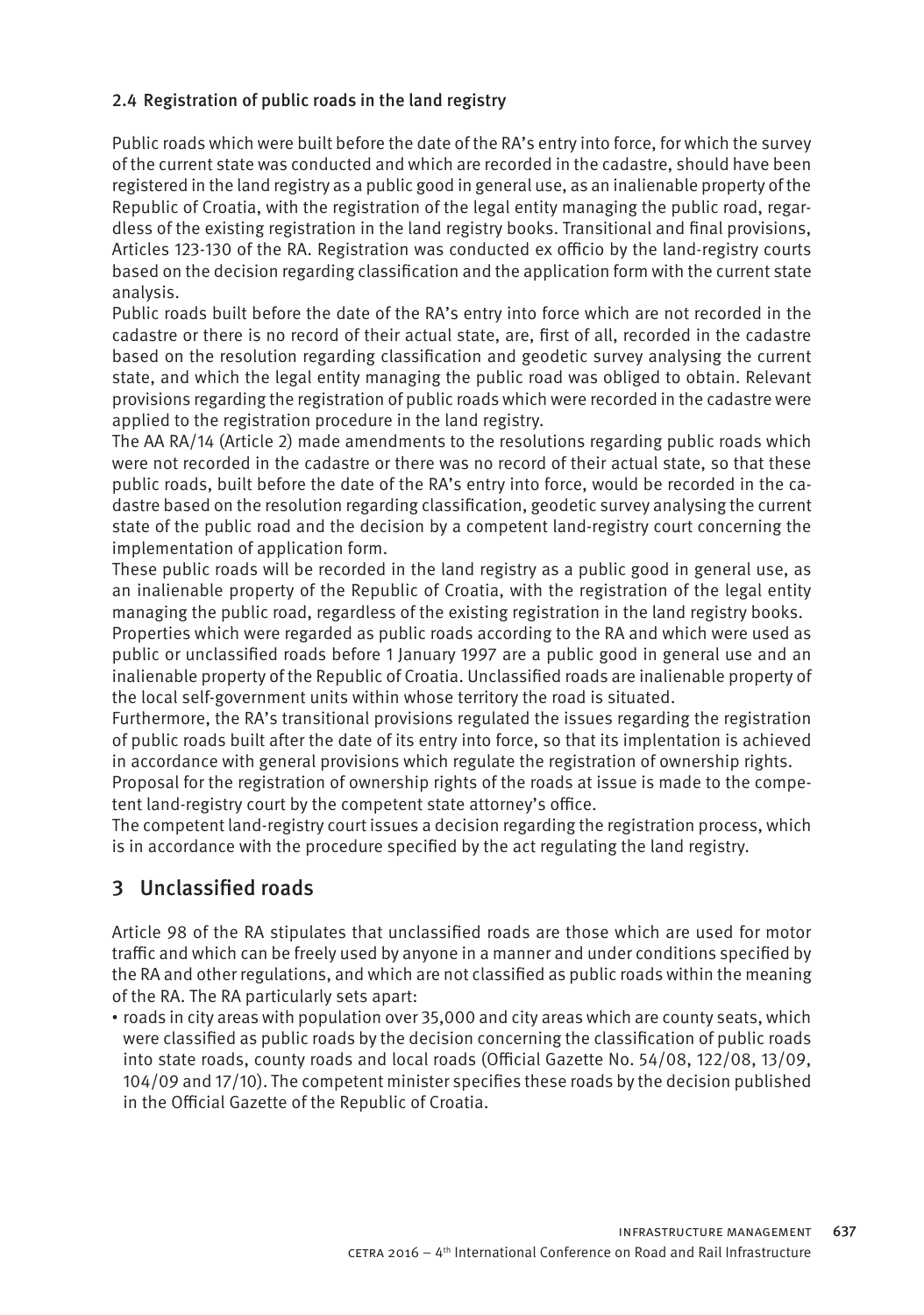Exceptionally roads which meet the provisions specified for the classification of public roads into state roads will be classified as state roads:

- roads which connect settlements,
- roads which connect areas within cities and settlements,
- public transport terminals,
- access roads leading to residential, business, commercial and other buildings,
- other roads in settlement and city areas.

Some authors believe that only the RA regulated for the first time the issues of defining an unclassified road and its ownership.

Article 101 regulates the legal status of unclassified roads as public goods in general use in the ownership of local self-government units within whose territory the road is situated.

Furthermore, the unclassified roads in the ownership of the local self-government units cannot be alienated nor can the proprietary rights of unclassified roads be acquired, with the exception of easement right and building right with the purpose of building constructions pursuant to the decision made by the executive body of the local self-government unit, provided that it doesn't obstruct traffic flow and maintenance of the unclassified road.

Exceptionally a part of the unclassified intented for the use of pedestrians (sidewalk and such) can be leased in accordance with the special provisions (Utility services regulations).

#### 3.1 Registration of unclassified roads in the land registry (Article 102 of the RA)

Unclassified road becomes a public good in general use upon the legal validity of the use permit, i.e. upon issuing of another act on the basis of which the use of the construction is permitted with respect to the special regulation.

Unclassified road is registered in the land registry books as a public good in general use and as an inalienable property of the local self-government unit. Local self-government units are municipalities and cities.

#### 3.2 Termination of the public good in general use status of an unclassified road

When the need for using an unclassified road or any of its parts permanently stops, its status of a public good in general use can be terminated, and the property, which loses its public good in general use status, remains in the ownership of the local self-government unit. The resolution to terminate the public good in general use status of an unclassified road or its part is made by the representative body of the local self-government unit and it is delivered to the competent court in order to delete the public good in general use status of an unclassified road from the land registry. Representative bodies of the local self-government units are municipal and city council.

#### 3.3 Registration of unclassified roads in the land registry according to the transitional and final provisions

The RA's transitional and final provisions (Articles 131-133) include provisions regarding the registration of unclassified roads in the land registry books. Roads which were used on the date of the RA's entry into force for motor traffic under any conditions and which are accessible to a larger number of users, and which have not been classified as public roads within the meaning of the RA, became unclassified roads whereby the existing land registry records in the ownership of the local self-government unit should have been replaced ex officio by registration of the unclassified road, public good in general use, as an inalienable property of the local self-government unit.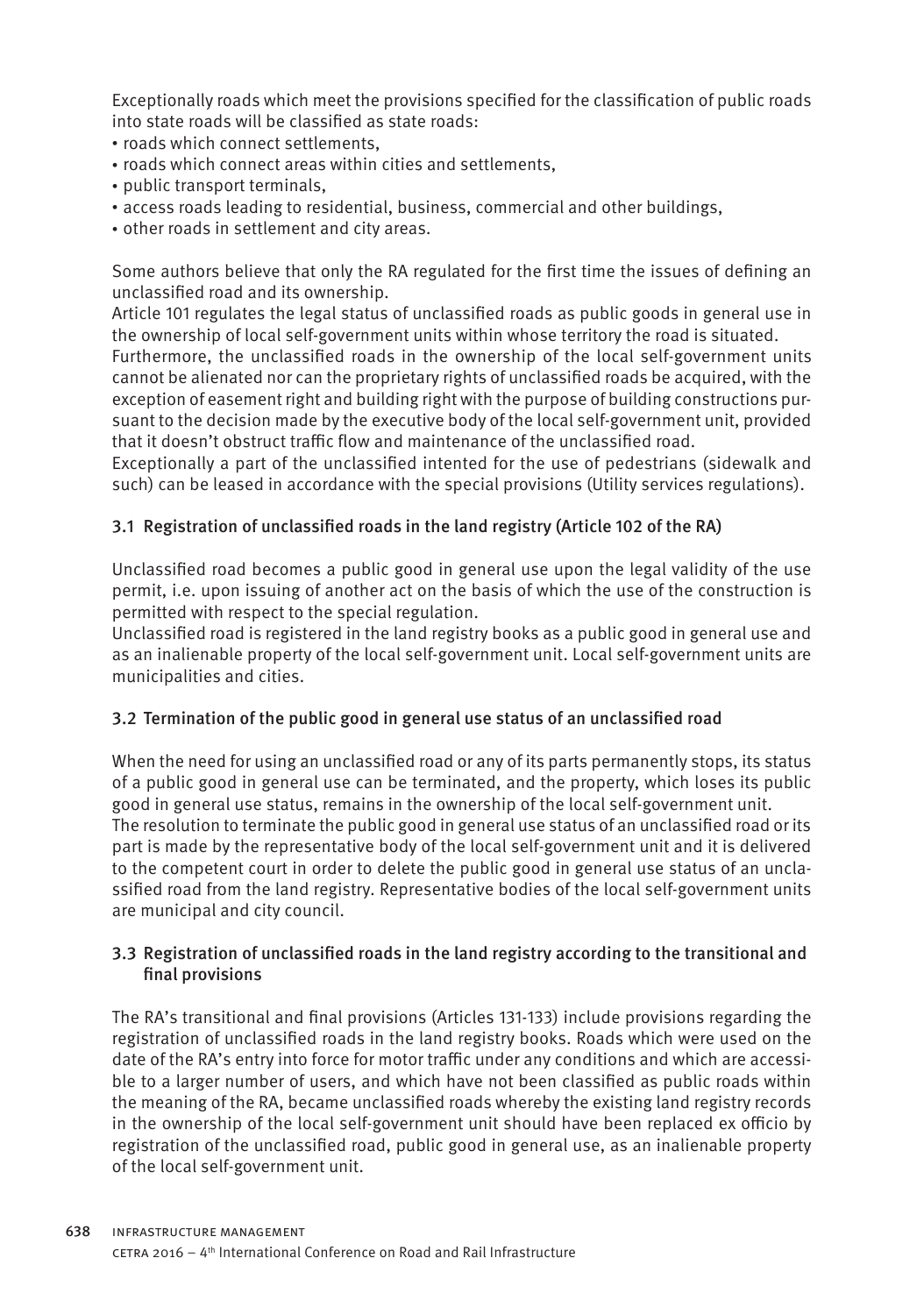Unclassified roads which were not registered in the land registry books or there was no record of their actual state, should have been registered in the land registry ex officio based on the application form which after the recording of the unclassified road, i.e. its actual state in the cadastre, is delivered ex officio to the land-registry court by the body responsible for the cadastre.

Unclassified roads which were not recorded in the cadastre or there was no record of their actual state, should have been recorded in the cadastre based on the appropriate geodetic survey analysing the current state, and which is obtained and delivered to the body responsible for the cadastre by the local self-government unit, i.e. legal entity authorised to manage the unclassified road.

This provision was amended by the AA RA/14 (Article 3) so that the land-registry court decision concerning the implentation of the application form is also required for the registration of respected roads in the cadastre.

Paragraph 5 of Article 131 of the RA was amended as well, so that the application form for the earlier implementation in the land-registry is delivered to the land-registry court ex officio by the competent cadastre office based on the reviewed and confirmed geodetic survey analysing the current state of the unclassified road.

Furthermore, a provision was added pursuant to which the unclassified roads referred to in Article 131, paragraph 1 will be registered in the land registry books as a public in general use, as an inalienable property of the local self-government unit with the registration of the legal entity managing the public road, regardless of the existing registration in the land registry books.

Article 132 of the RA stipulated that the existing registration in the cadastre and land registry regarding public roads, which became roads referred to in Article 98, paragraph 1, subparagraph 1 of the RA, should be replaced ex officio by the registration of the unclassified road, public good in general use, as an inalienable property of the local self-government unit based on the decision in Article 89, paragraph 2 of this Act.

Data regarding the land register plots which is required for the change of that registration in the land registry books is delivered ex officio to the land-registry court by the body responsible for the cadastre.

Roads referred to in Article 98, paragraph 1, subparagraph 1 of this Act, which are not recorded in the cadastre nor is there any record of their actual state, are recorded in the cadastre based on the decision in Article 98, paragraph 2 of the RA and the appropriate geodetic survey analysing the current state, and which is obtained and delivered to the body responsible for the cadastre by the local self-government unit, i.e. legal entity authorised to manage the unclassified road.

This provision was amended by the AA RA/14 (Article 4) so that the land-registry court decision concerning the implentation of the application form is also required for the registration of respected roads in the cadastre.

Amended was also paragraph 4 of Article 132 which specified that roads referred to in Article 98, paragraph 1, subparagraph 1 of the RA, which are not registered in the land registry books nor is there any record of their actual state, are recorded in the land registry ex officio based on application form which is after the recording of the unclassified road, i.e. its actual state in the cadastre, delivered ex officio to the land-registry court by the body responsible for the cadastre. According to the amended, valid provision, roads referred to in paragraph 3 of this Article will be registered in the land registry as a public good in general use, as an inalienable property of the local self-government unit with registration of the legal entity managing the public road, regardless of the existing registration in the land legistry.

Article 5 of the AA RA/14 stipulates that the management of statements requiring implementation of an appropriate geodetic analysis in the land registry, and which are submitted to the land-registry court before the date of the AA RA/14's entry into force, are subject to the AA AR/14's regulations.